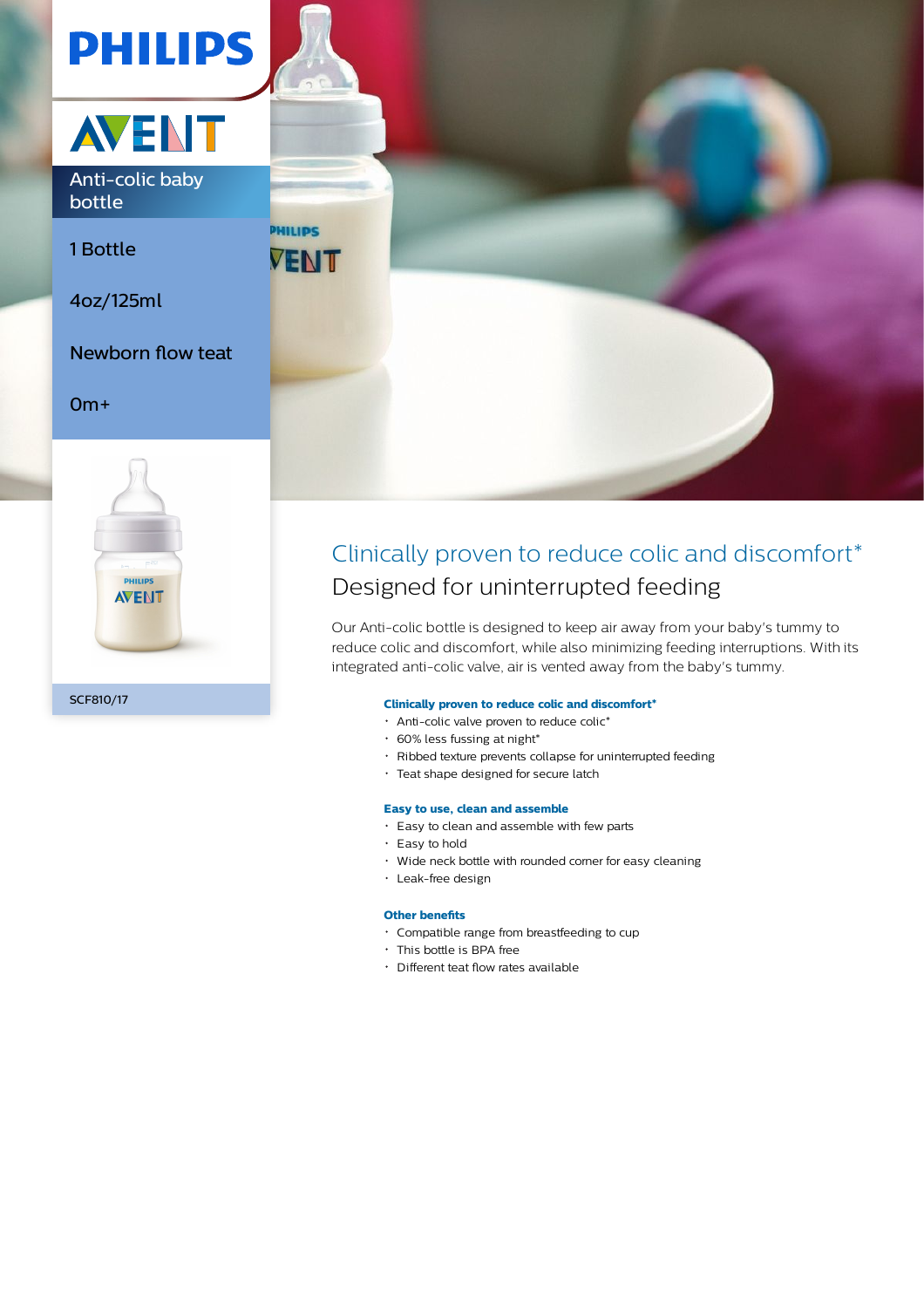# **Highlights**

# **Less colic**



Our anti-colic valve is designed to keep air away from your baby's tummy to reduce colic and discomfort. As your baby feeds, the valve integrated into the teat flexes to allow air into the bottle to prevent vacuum build up and vents it towards the back of the bottle. It keeps air in the bottle and away from baby's tummy to help reduce colic and discomfort.

#### **Less fussing**

# Minutes spent fussing (6PM - 6AM)  $40$  $30$  $20$  $10$  $\Omega$  $\Box$  Co **Philips Avent**

Philips Avent Anti-colic bottle reduces fussing. Babies fed with Philips Avent Anti-colic bottles experienced 60% less fussing at night, than babies fed with a competitor's anti-colic bottle.\*

#### **Uninterrupted feeding**



The teat shape allows secure latch and the ribbed texture helps prevents teat collapse for uninterrupted, comfortable feeding.

#### **Secure latch**

Teat shape designed for secure latch



Our Anti-colic bottle has few parts for quick and simple assembly.

#### **Easy to hold**



The unique bottle shape makes this bottle easy to hold and grip in any direction.

# **Easy to clean**



With its wide neck and fewer parts, our bottle is easier to assemble and to clean quickly and thoroughly.

### **Leak-free design**

Our Anti-colic bottle is designed to prevent leakage whilst feeding, for a truly enjoyable feeding experience.

#### **Growing up with your baby**

Mix and match our breast pump, bottle and cup parts, and create the product that works for you, when you need it!





Philips Avent Anti-colic bottle is made of BPA free material (PP).

#### **Fits your baby's growing needs**



The Philips Avent Anti-colic bottle range offers different teat flow rates to keep up with your baby's growth. Remember that age indications are approximate as babies develop at different rates. All teats are available in twin packs: Newborn, Slow, Medium, Fast and Variable Flow, and Thick feed.